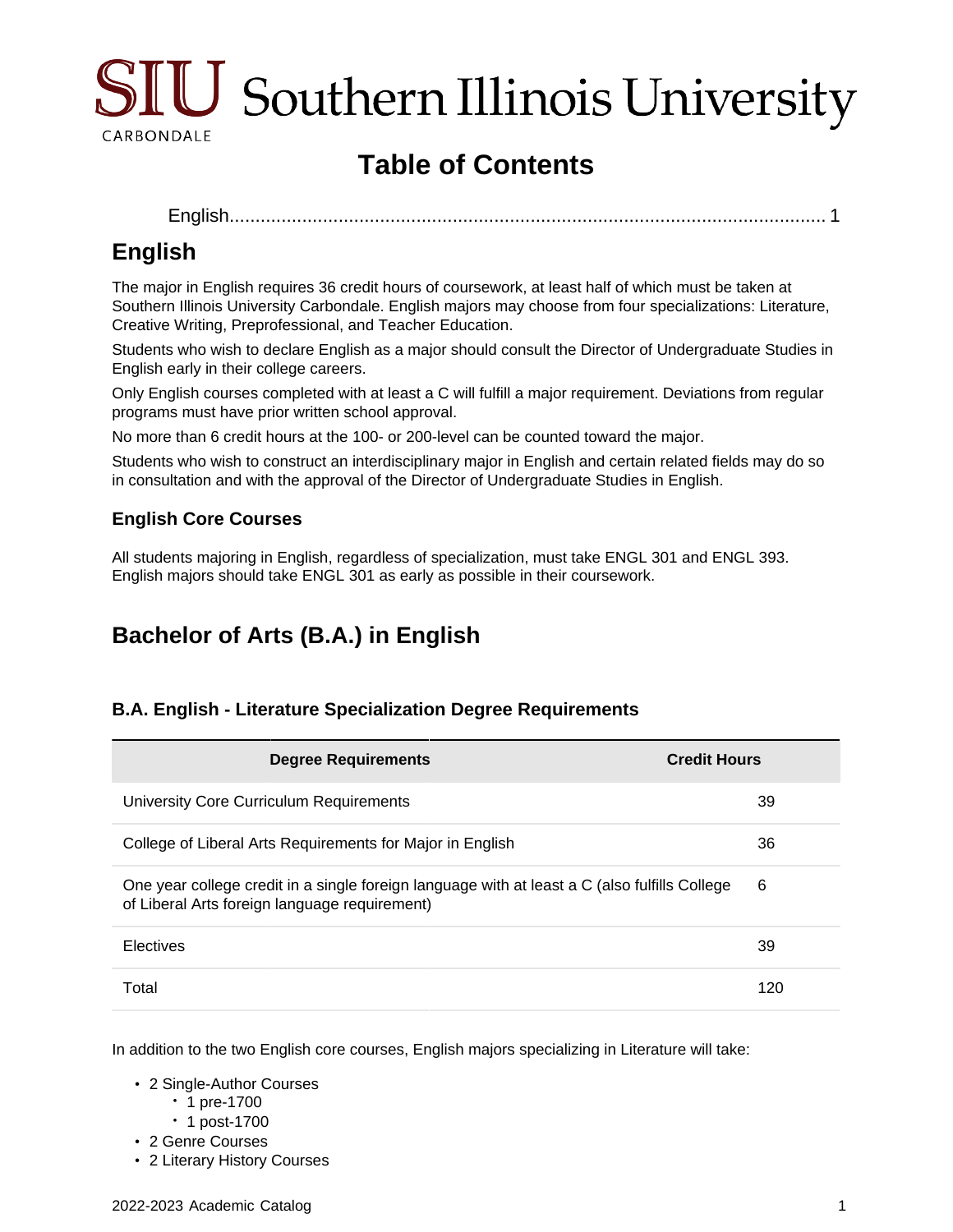- 1 pre-1785
- 1 post-1785
- 2 Cultural Studies/Multi-Cultural Literature Courses
	- At least one of these must be in multicultural/multi-ethnic literature
- 2 Electives in English

Students should consult the Director of Undergraduate Studies in the School of Literature, Writing, and Digital Humanities and CoLA advising for a list of courses that meet the above distribution requirements.

## **B.A. English - Creative Writing Specialization Degree Requirements**

| <b>Degree Requirements</b>                                                                                                                     | <b>Credit Hours</b> |
|------------------------------------------------------------------------------------------------------------------------------------------------|---------------------|
| University Core Curriculum Requirements                                                                                                        | 39                  |
| College of Liberal Arts Requirements for Major in English                                                                                      | 36                  |
| One year college credit in a single foreign language with at least a C (also fulfills College<br>of Liberal Arts foreign language requirement) | 6                   |
| <b>Electives</b>                                                                                                                               | 39                  |
| Total                                                                                                                                          | 120                 |

In addition to the two English core courses, English majors specializing in Creative Writing will take:

- 1 Single-Author Course
- 1 Literary History Course
- 1 Cultural Studies/Multi-Cultural Literature Course
- 6 Creative Writing Courses:
	- ENGL 381A (Beginning Fiction)
	- ENGL 382A (Beginning Poetry)
	- An additional poetry course (either ENGL 352 [Forms of Poetry] or ENGL 492B [Advanced Poetry])
- Three more creative writing courses from the following list:
	- ENGL 119 (Introduction to Creative Writing), ENGL 351 (Forms of Fiction), ENGL 384 (Literary Nonfiction), ENGL 492A (Advanced Fiction) [pre-req ENGL 381A, or consent of instructor; can be repeated once for credit], ENGL 492B (Advanced Poetry) [pre-req ENGL 382A, or consent of instructor; can be repeated once for credit], ENGL 492C (Advanced Nonfiction) [pre-req ENGL 384, or consent of instructor; can be repeated once for credit], and ENGL 493 (Special Topics) (can be repeated once for credit depending on topic)
- 1 English Elective

Students should consult the Director of Undergraduate Studies in the School of Literature, Writing, and Digital Humanities and CoLA advising for a list of courses that meet the above distribution requirements.

## **B.A. English - Preprofessional Specialization Degree Requirements**

| Degree Requirements                     | <b>Credit Hours</b> |
|-----------------------------------------|---------------------|
| University Core Curriculum Requirements | 39                  |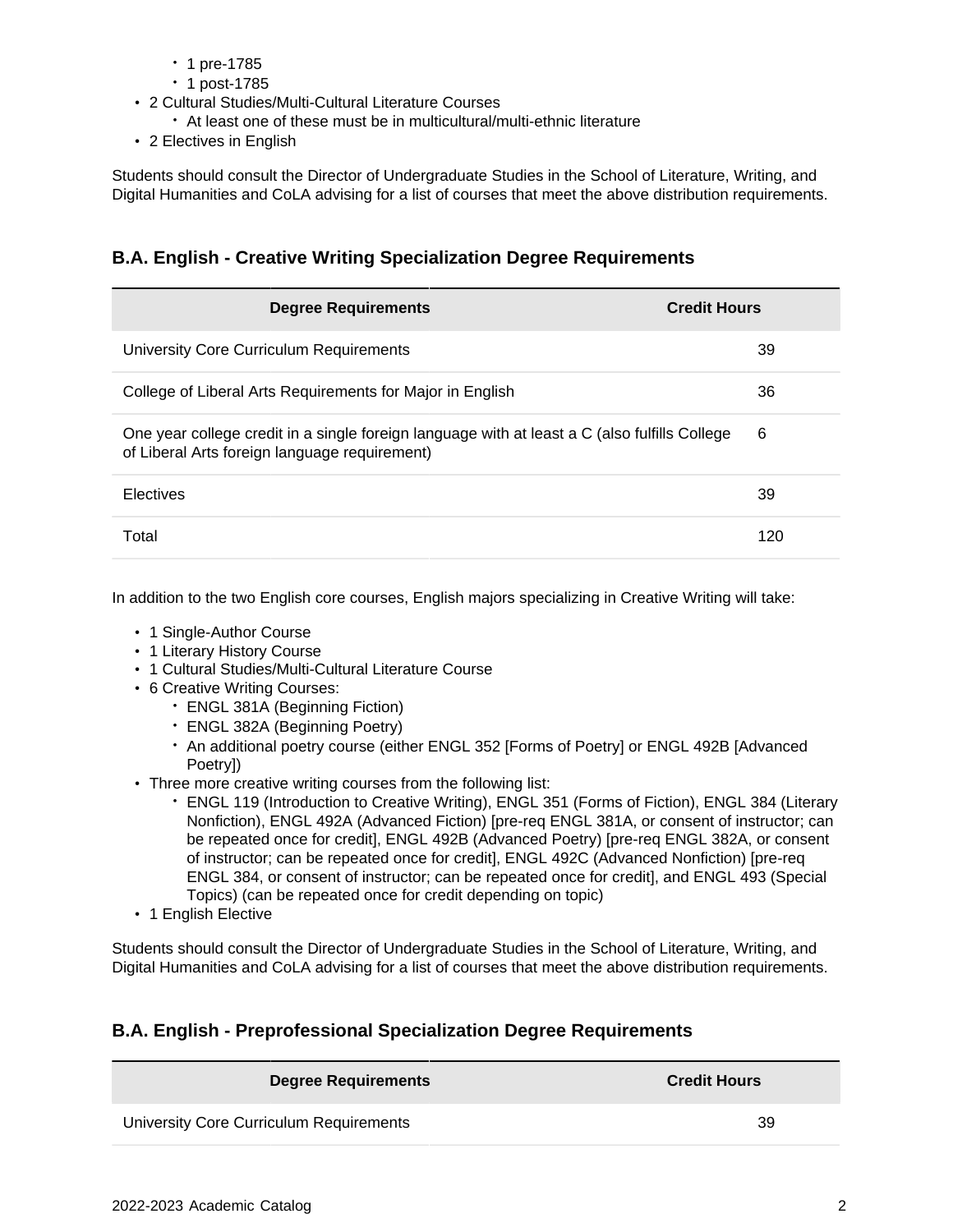| <b>Degree Requirements</b>                                                                                                                     | <b>Credit Hours</b> |
|------------------------------------------------------------------------------------------------------------------------------------------------|---------------------|
| College of Liberal Arts Requirements for Major in English                                                                                      | 36                  |
| One year college credit in a single foreign language with at least a C (also fulfills College<br>of Liberal Arts foreign language requirement) | 6                   |
| Electives                                                                                                                                      | 39                  |
| Total                                                                                                                                          | 120                 |

In addition to the two English core courses, English majors specializing in Professional will take:

- 1 Single-Author Course
- 2 Genre Courses
	- At least one must be non-narrative
- 1 Literary History Course
- 2 Cultural Studies/Multi-Cultural Literature Courses
	- At least one of these must be in multicultural/multi-ethnic literature
- ENGL 290, ENGL 292, ENGL 390, ENGL 391, or ENGL 392
- ENGL 490 or ENGL 491
- 2 English Electives

Students should consult the Director of Undergraduate Studies in the School of Literature, Writing, and Digital Humanities and CoLA advising for a list of courses that meet the above distribution requirements.

### **Teacher Education (B.A. CoLA or B.S. SOE)**

Students majoring in English and pursuing teacher licensure may choose to earn a B.A. in English from the College of Liberal Arts or a B.S. in English from the School of Education. Students completing either degree will acquire the necessary training and licensure to pursue a career in English/Language Arts education at the secondary level. Whichever degree they pursue, students must work closely with advisors in both the School of Literature, Writing, and Digital Humanities and the Teacher Education Program (TEP) to ensure that they are meeting all degree and teaching licensure requirements in a timely manner.

### **Teacher Education (B.A. CoLA or B.S. SOE) Degree Requirements**

| <b>Degree Requirements</b>                                                                                                                                                                         | <b>Credit Hours</b> |
|----------------------------------------------------------------------------------------------------------------------------------------------------------------------------------------------------|---------------------|
| University Core Curriculum Requirements<br>Students pursuing teaching licensure must take EDUC 211 (multicultural) and EDUC 214<br>(3 credit hours of 6 credit hours required for social sciences) | 39                  |
| College of Liberal Arts Requirements for Major in English (including English methods<br>courses)                                                                                                   | 36                  |
| One year college credit in a single foreign language with at least a C (also fulfills College<br>of Liberal Arts foreign language requirement)                                                     | 6                   |
| Professional Education Requirements: EDUC 313, EDUC 308, EDUC 319, EDUC 301,<br>EDUC 302, EDUC 303, EDUC 401A                                                                                      | 24                  |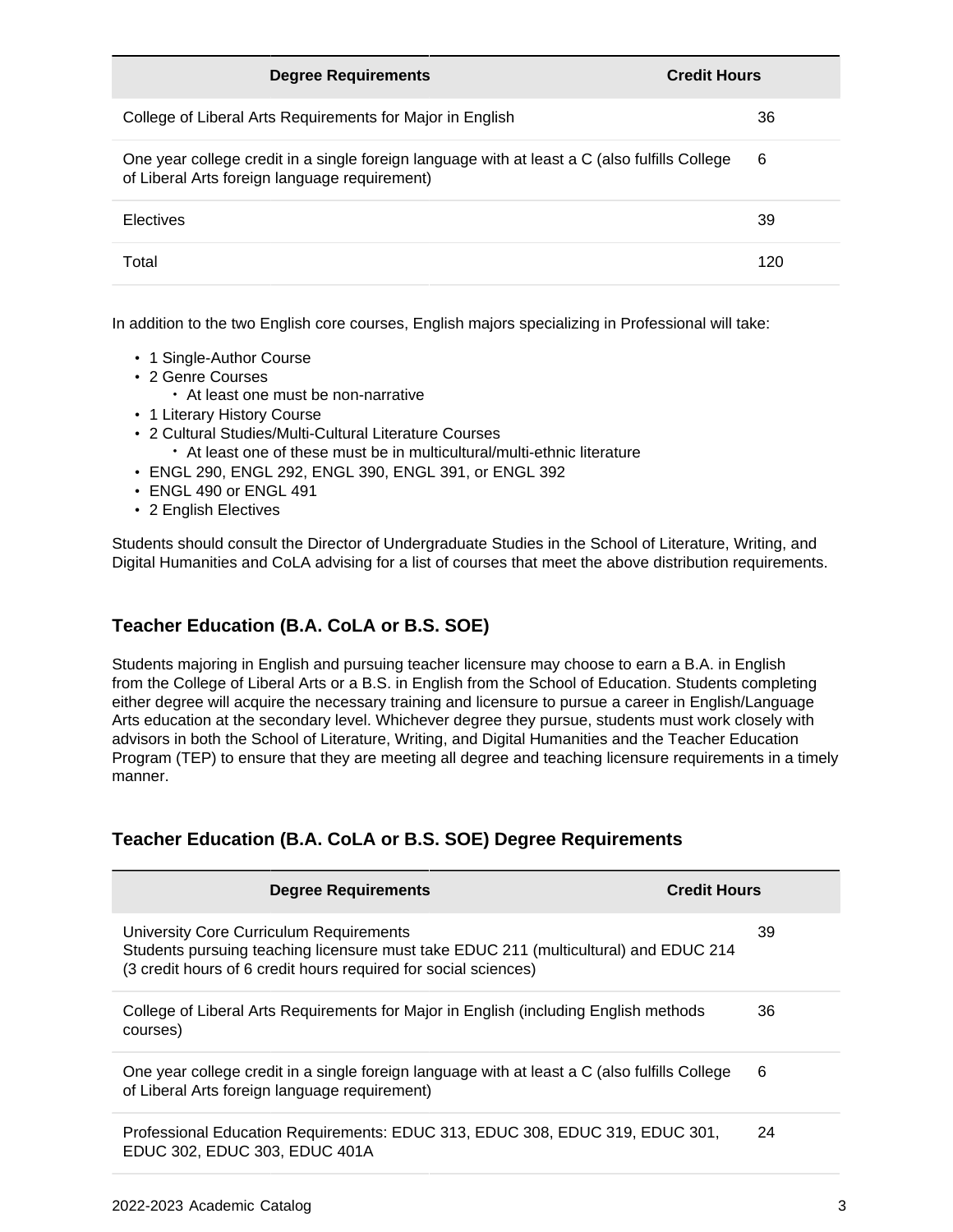|           | <b>Degree Requirements</b> | <b>Credit Hours</b> |
|-----------|----------------------------|---------------------|
| Electives |                            | 15                  |
| Total     |                            | 120                 |

In addition to the two English core courses (ENGL 301 & ENGL 393), English majors specializing in Teacher Education will take:

- ENGL 300 or ENGL 401
- ENGL 365
- ENGL 485A
- ENGL 485B
- 1 Genre Course
- 2 Literary History Courses
	- 1 pre-1785
	- 1 post-1785
- 2 Cultural Studies/Multi-Cultural Literature Courses
	- At least one of these must be in multicultural/multi-ethnic literature
- 1 English Elective

Students should consult the Director of Undergraduate Studies in the School of Literature, Writing, and Digital Humanities and CoLA advising for current listings of courses that meet the above distribution requirements.

In addition to these English courses, English majors specializing in Teacher Education must take: EDUC 313, EDUC 308, EDUC 319, EDUC 301, 24 EDUC 302, EDUC 303, and EDUC 401A.

# **English Minor**

The minor in English is a minimum of 18 semester hours at least half of which must be taken at Southern Illinois University Carbondale. Only English courses which are completed with at least a C fulfill a minor requirement.

No more than 6 credit hours at the 100- or 200-level can be counted toward the minor.

Minors are available in three specializations: Professional Writing, Creative Writing, and Literature. Students interested in English as a minor are asked to confer with the Director of Undergraduate Studies in English or the academic advisor for English majors to determine their specific course of study.

### **English Minor - Professional Specialization (18 Hours)**

ENGL 290 or ENGL 291; ENGL 300; ENGL 301; ENGL 365 or ENGL 471 or ENGL 472; ENGL 390 or ENGL 391 or ENGL 392; and ENGL 490 or ENGL 491.

### **English Minor - Creative Writing Specialization (18 Hours)**

Creative Writing minors must take ENGL 382A (Beginning Poetry).

They must also take at least 3 more courses in creative writing from the following list of courses: ENGL 119 (Introduction to Creative Writing), ENGL 351 (Forms of Fiction), ENGL 352 (Forms of Poetry), ENGL 381A (Beginning Fiction), ENGL 384 (Literary Nonfiction), ENGL 492A (Advanced Fiction), ENGL 492B (Advanced Poetry), ENGL 492C (Advanced Nonfiction), and ENGL 493 (Special Topics Lit/Language). [ENGL 492A, ENGL 492B, ENGL 492C, and ENGL 493 can each be repeated once for credit toward Creative Writing minor specialization.] Creative writing minors must also take two additional English courses not listed above.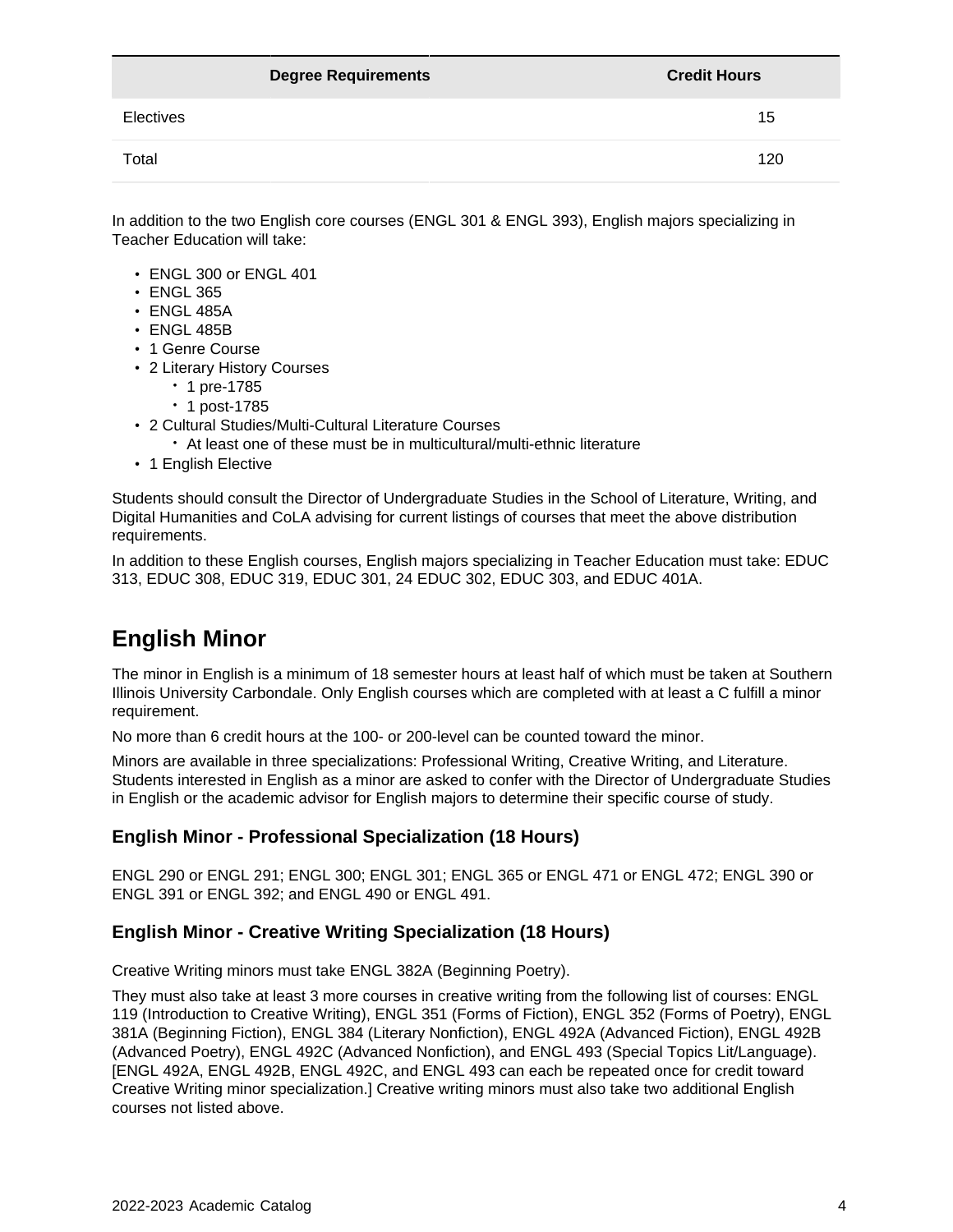### **English Minor - Literature Specialization (18 Hours)**

ENGL 301; and 5 more English courses.

# **English Courses**

**ENGL100 - Basic Writing** This course prepares students for the writing demands of English 101 and of the University. It teaches students processes for developing ideas, developing and organizing sentences and paragraphs, drafting, revising and editing. Placement in this course is determined by a combination of ACT score and a writing placement exam, or by a diagnostic essay exam given the first week of class in English 101. Credit Hours: 3

**ENGL101 - English Composition I** (University Core Curriculum) [IAI Course: C1 900] Rhetorical foundations for demands of academic and professional writing, including recognition and deployment of strategies and processes for effective written products in various contexts and for various purposes. Class discussion and readings focus on the function and scope of professional literacy. To receive credit in the University Core Curriculum, a student must earn a C or better. Credit Hours: 3

**ENGL102 - English Composition II** (University Core Curriculum) [IAI Course: C1 901R] The second course in the two-course sequence of composition courses required of all students in the University. Using culturally diverse reading materials, the course focuses on the kinds of writing students will do in the University and in the world outside the University. The emphasis is on helping students understand the purpose of research, develop methods of research (using both primary and secondary sources), and report their findings in the appropriate form. Prerequisite: English 101 or equivalent with a minimum grade of C. To receive credit in the University Core Curriculum, a student must earn a C or better in English 102. Credit Hours: 3

**ENGL119 - Introduction to Creative Writing** (University Core Curriculum) This course offers an introduction to the art and craft of writing poetry and short fiction. Requirements will include writing exercises, reading and analyzing published poetry and fiction, conferences, and the creation of a portfolio of original poetry and fiction. There may be examinations, journal writing, and/or compilation of an anthology of published or original works. Credit Hours: 3

**ENGL119H - Introduction to Creative Writing** (University Honors Program) (University Core Curriculum) This course offers an introduction to the art and craft of writing poetry and short fiction. Requirements will include writing exercises, reading and analyzing published poetry and fiction, conferences, and the creation of a portfolio of original poetry and fiction. There may be examinations, journal writing, and/or compilation of an anthology of published or original works. Credit Hours: 3

**ENGL120H - Honors Advanced Freshman Composition** (University Honors Program) (University Core Curriculum course) [IAI Course: C1 901R] Fulfills Foundation Skills requirement for composition. Writing critical essays on important books in the following categories: autobiography; politics; fiction; eyewitness reporting; and an intellectual discipline. To receive credit in the University Core Curriculum, a student must earn a C or better. Prerequisite: ACT score of 29 or higher or CLEP test qualifying score of 57-60 or admission to the University Honors Program. Credit Hours: 3

**ENGL121 - The Western Literary Tradition** (University Core Curriculum) [IAI Course: H3 900] The course offers a critical introduction to some of the most influential and representative work in the Western literary tradition. Emphasis is on the interconnections between literature and the philosophical and social thought that has helped to shape Western culture. Credit Hours: 3

**ENGL121H - The Western Literary Tradition Honors** (University Honors Program) (University Core Curriculum) [IAI Course: H3 900] The course offers a critical introduction to some of the most influential and representative work in the Western literary tradition. Emphasis is on the interconnections between literature and the philosophical and social thought that has helped to shape Western culture. Credit Hours: 3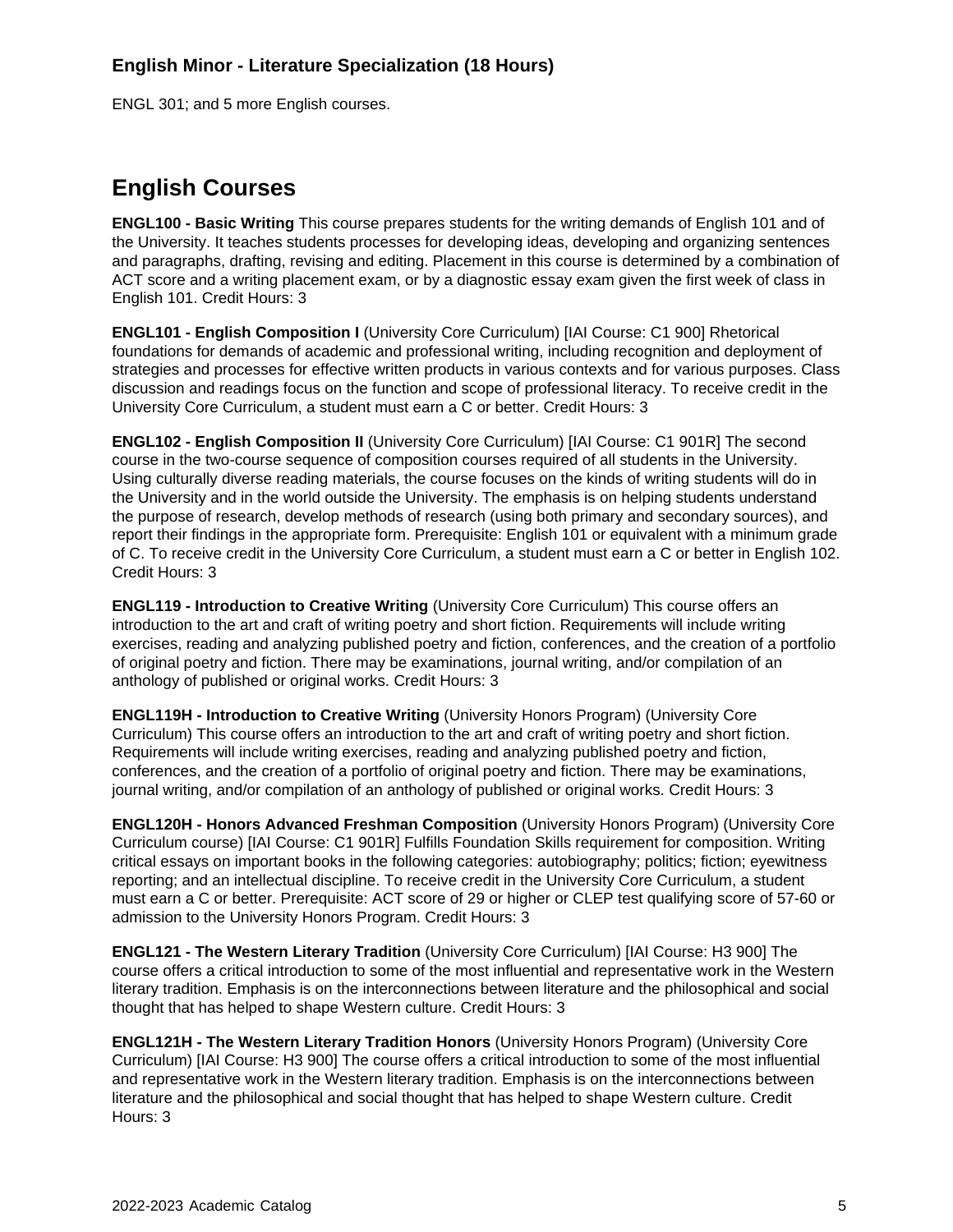**ENGL204 - Literary Perspectives of the Modern World** (University Core Curriculum) [IAI Course: H3 900] This course introduces the literature of the twentieth century using representative works from the beginning through the close of the century. Course material may be drawn from fiction, verse, and drama, as well as including examples from supporting media (film, performance). Course may be taken as a sequence to English 121, "The Western Literary Tradition", but 121 is not a prerequisite for this course. Credit Hours: 3

**ENGL205 - Cultural Diversity in American Literature** (University Core Curriculum) [IAI Course: H3 910D] This course explores the cultural diversity within American literature. By studying the historical, philosophical, political and narrative contexts attributed to each culture, we will understand a particular culture's interpretation of what it means to be an American, and, in turn, appreciate our racial and multicultural diversity. Topics include the initial encounters between Native Americans and European colonists; Slavery; immigration; African Americans, Eastern and Western European Americans, Hispanic Americans, Asian Americans and others who represent the American experience as reflected in literature, both in fiction and non-fiction. Credit Hours: 3

**ENGL206A - Literature Among the Arts: The Visual** (University Core Curriculum) A theoretical and historical examination of American graphic novellas, comic books and "comix" from their origins in the 1930s to the present, emphasizing the opportunities that a new and developing medium makes available for redefining narration, for social critique, and for examining the historical. Credit Hours: 3

**ENGL209 - Introduction to Genre** (University Core Curriculum Course) [IAI Course: H3 900] This course introduces students to critical readings of multiple literary genres and requires students to apply a variety of analyses, including approaches adapted from other disciplines, to texts in these genres. Credit Hours: 3

**ENGL212 - Introduction to American Studies** (Same as HIST 212) (University Core Curriculum) Offers interdisciplinary approach to the study of America and American selfhood, and thus to the central question, "What is an American?". Texts range from novels and films to museums and shopping malls. Issues range from multiculturalism to abstract notions such as citizenship and authenticity. Fulfills central requirement for American Studies Minor. Credit Hours: 3

**ENGL225 - Women in Literature** (University Core Curriculum course) (Same as WGSS 225) [IAI Course: H3 911D] Examines the ways in which women are portrayed in literature, especially in twentiethcentury novels, drama, short fiction, and poetry written by women. Prerequisite: ENGL 102 or 120. Satisfies the University Core Curriculum Multicultural requirement in lieu of English 205. Credit Hours: 3

**ENGL290 - Intermediate Analytical Writing** Offers students practice and reflection in analytical, argumentative and expository writing. Emphasis is placed on understanding the writing and analytical processes necessary for effective integration of findings and arguments into reasoned written statements. Prerequisite: ENGL 101 and 102; or 120; or equivalent. Credit Hours: 3

**ENGL291 - Intermediate Technical Writing** An intermediate course in technical and professional writing for sophomores, juniors, and seniors. Intended for students preparing for careers in applied technology, science, agriculture, business, and other fields where practical writing is a part of the daily routine. Prerequisite: ENGL 101 and 102; or 120; or equivalent. Credit Hours: 3

**ENGL293 - Special Topics in Literature and Language** Topics vary and are announced in advance. Both students and faculty suggest ideas. May be repeated as the topic varies. Special approval needed from the department. Credit Hours: 3-9

**ENGL300 - Introduction to Language Analysis** Nature of language and linguistic inquiry. Dialectology, usage, and chief grammatical descriptions of present day American English. Required of teacher training candidates. Prerequisite: ENGL 102 or 120 or equivalent. Credit Hours: 3

**ENGL301 - Introduction to Literary Analysis** Intensive reading and writing, designed to acquaint students with basic terms, concepts and discourse of literary analysis. Satisfies CoLA Writing-Across-the-Curriculum requirement for English majors. Restricted to English majors, English minors and Elementary Education majors. Credit Hours: 3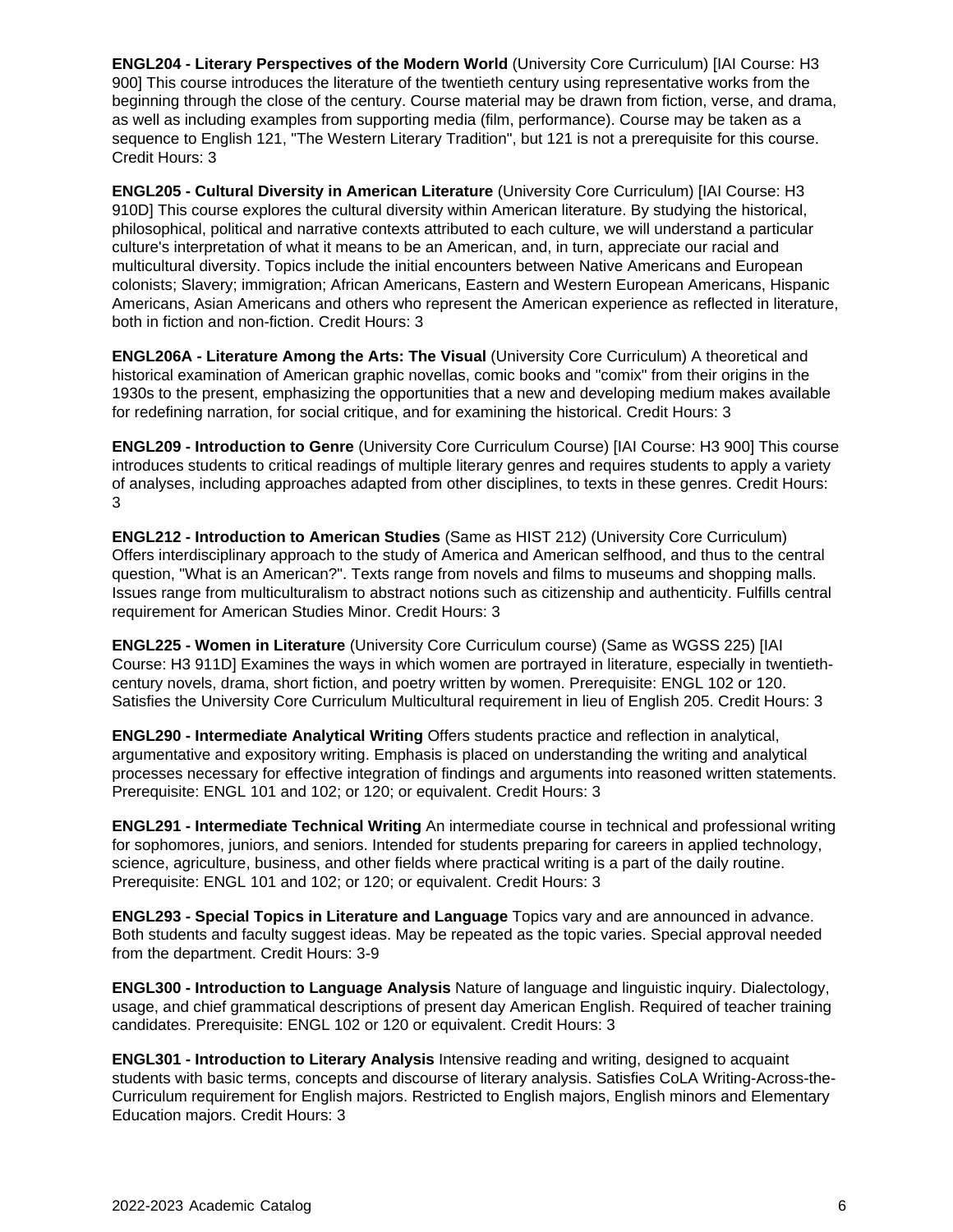**ENGL302A - Literary History of Britain to 1785** A survey of British literature to 1785 (Beowulf to the Romantics). Prerequisite: ENGL 102 or 120H or equivalent with a grade of C or better. Credit Hours: 3

**ENGL302B - Literary History of Britain, 1785-Present** A survey of British literature from 1785 to the present day. Prerequisite: ENGL 102 or 120H or equivalent with a grade of C or better. Credit Hours: 3

**ENGL303 - Literary History of the United States** A survey of American literature to the present day. Prerequisite: ENGL 102 or 120H or equivalent with a grade of C or better. Credit Hours: 3

**ENGL307I - Film as Literary Art** (University Core Curriculum) [IAI Course: F2 908] This course proposes to examine the influential role literature has on the cinematic tradition both in the past and present. It intends to emphasize the artistic and visual debt cinema owes to literature by concentrating on major achievements and analyzing them accordingly. Credit Hours: 3

**ENGL313A - Beginning Irish Language** This course will provide students with an introduction to the Irish language. Students will be able to communicate, at a basic level, through the medium of Irish on a range of topics. Emphasis will be placed on the spoken language. The course will also include some aspects relating to Irish culture. No prerequisites. Credit Hours: 3

**ENGL313B - Continuing Irish Language** This course will provide students with continuing work in the Irish language. Students will be able to communicate, at a basic level, through the medium of Irish on a range of topics. Emphasis will be placed on the spoken language and some written work will be required. The course will also include some aspects relating to Irish culture. Prerequisite: ENGL 313A, or permission of the instructor. Credit Hours: 3

**ENGL325 - Black American Writers** (University Core Curriculum course) (Same as AFR 325) [IAI Course: H3 910D] Poetry, drama, and fiction by Black American writers. Satisfies the University Core Curriculum Multicultural requirements in lieu of English 205. Prerequisite: ENGL 102 or ENGL 120 or equivalent. Credit Hours: 3

**ENGL332 - Folktales and Mythology** A survey of non-classical mythology and folktales, emphasizing its medieval and modern aspects as well as the use of folklore in major literary works. Readings will cover Norse, Celtic, and Middle Eastern mythology, their use by English and American writers, such as Tennyson, Irving, and Hawthorne and the popular folk-ballad. Students are encouraged to explore other aspects of world folklore in their independent research papers. Prerequisite: ENGL 102 or 120 or equivalent. Credit Hours: 3

**ENGL333 - The Bible as Literature** To introduce students to types of literature in the Bible while familiarizing them with Biblical texts. Prerequisite: ENGL 102 or 120 or equivalent. Credit Hours: 3

**ENGL335 - The Short Story** Reading and discussion of short stories by American and European authors. Prerequisite: ENGL 101 and 102; or 120; or equivalent. Credit Hours: 3

**ENGL340 - Introduction to Poetry** Students will read and discuss poems from various genres and across multiple historical periods. Fulfills genre requirement for the English major. Prerequisite: ENGL 101 and ENGL 102; or ENGL 120H with a C or better. Credit Hours: 3

**ENGL341 - Introduction to Narrative** Students will read and discuss various narrative forms across multiple historical periods, from the novel to autobiography, memoir, and the essay. Fulfills Genre requirement for the English major. Prerequisite: ENGL 101 and ENGL 102 or ENGL 120H with a C or better. Credit Hours: 3

**ENGL342 - Introduction to Drama** Students will read and discuss various plays across multiple historical periods. Fulfills genre requirement for the English major. Prerequisite: ENGL 101 and ENGL 102 or ENGL 120H with a C or better. Credit Hours: 3

**ENGL351 - Forms of Fiction** A study of fictional forms and form in fiction through selected readings and exercises. This course is taught by a publishing fiction writer and designed for student fiction writers. Prerequisite: ENGL 381A or consent of instructor. Credit Hours: 3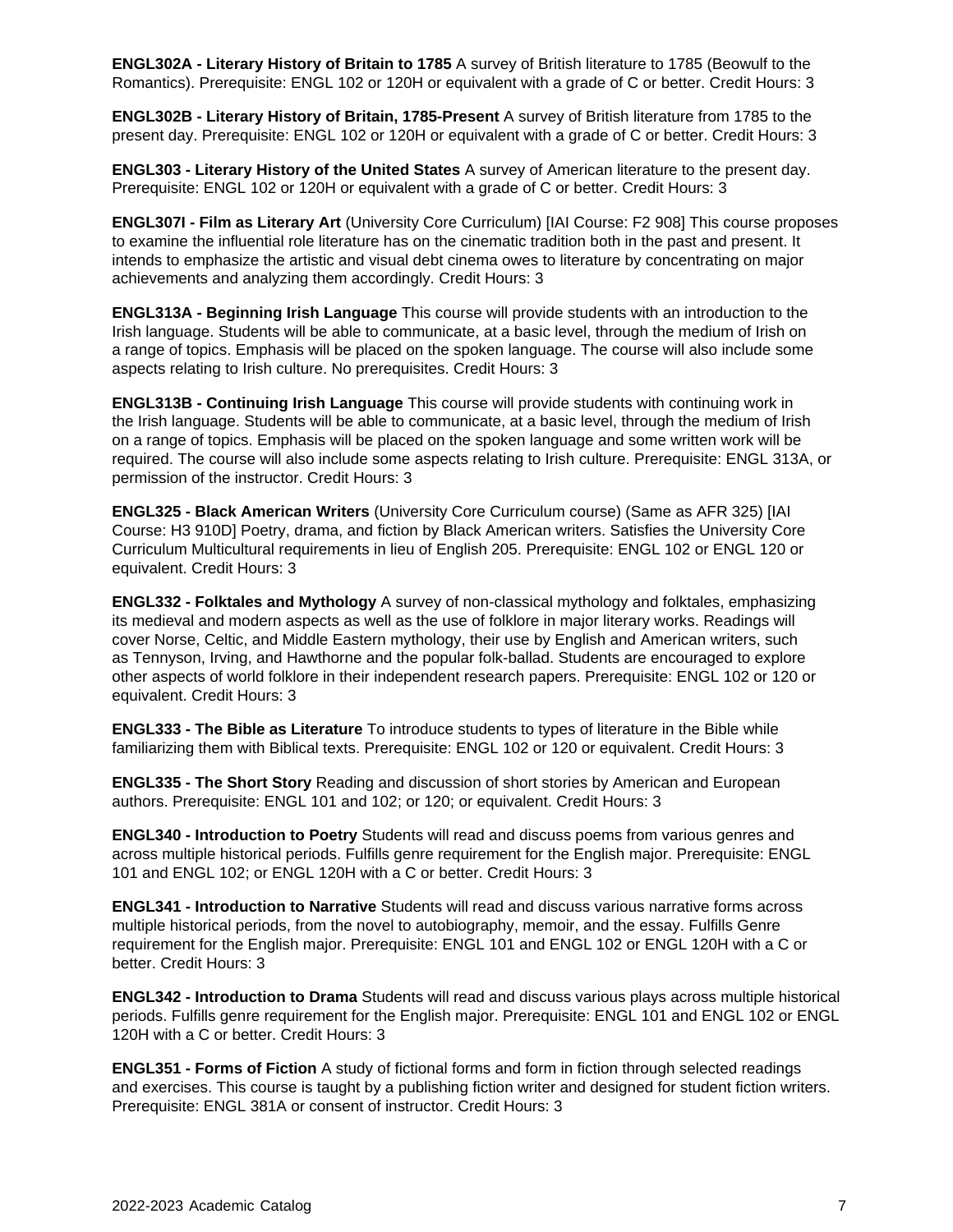**ENGL352 - Forms of Poetry** A study of poetic forms and form in poetry through selected readings and exercises. This course is taught by a publishing poet and designed for student poets. Prerequisite: ENGL 382A or consent of instructor. Credit Hours: 3

**ENGL355A - Survey of African-American Literature, Part I** (Same as AFR 355A) Course traces evolution African American Literature from roots in such Afri-based secular and sacred oral texts as folk tales, work songs, the Spirituals, Blues and other verbal forms, through the emergence of written texts, the eighteenth century up to the end of the Harlem Renaissance in 1940. Among these concerns are the continuing quest for freedom, identity, protest against oppression, and writers interpretations of enduring African American spiritual and cultural values. Credit Hours: 3

**ENGL355B - Survey of African-American Literature, Part II** (Same as AFR 355B) Examination of literary texts, voices and movements in the USA from 1940 to Present. Among these concerns are the continuing quest for freedom, identity, protest against oppression, and writers interpretations of the enduring African American spiritual and cultural values. Focus on the major developments in African American literature after the Harlem Renaissance and its impact on the contemporary literature of African Americans. Credit Hours: 3

**ENGL365 - Shakespeare** Reading and discussion of the major plays. Satisfies CoLA Writing-Across-the Curriculum requirement for English majors. Credit Hours: 3

**ENGL370 - Experiential Learning** Students will engage in work that enhances specific professional skills, such as editing, tutoring, or work with various forms of new media. Topics vary and are announced in advance. May be repeated as the topic changes. Prerequisite: ENGL 101 and ENGL 102 or ENGL 120H with a grade of C or better. Credit Hours: 3

**ENGL371 - Multi-Ethnic Literature** Students will read and discuss literature that reflects the racial and ethnic complexity of the culture in which it is produced. The genre and historical period of this course will vary. Fulfills Multi-Ethnic Literature requirement for the English major. Prerequisite: ENGL 101 and 102 or 120H with a C or better. Credit Hours: 3

**ENGL372 - Cultural Studies** Studies will read and discuss critical perspectives on various forms of aesthetic and cultural production and reception. Fulfills Cultural Studies requirement for the English major. Prerequisites: ENGL 101 and ENGL 102 or ENGL 120H with a C or better. Credit Hours: 3

**ENGL381A - Creative Writing: Beginning Fiction** Introduction to basic intentions and techniques of writing creative prose, through readings, exercises, story writing, and workshopping. Prerequisite: ENGL 102 or 120; or consent of instructor. Credit Hours: 3

**ENGL381B - Creative Writing: Intermediate Fiction** Focus upon the writing of fiction, through readings, considerations of form and technique, writing of stories or other narratives, and workshopping. Prerequisite: ENGL 381A, or consent of instructor. Credit Hours: 3

**ENGL382A - Creative Writing: Beginning Poetry** Introduction to basic intentions and techniques of writing poetry, through readings, exercises, writing poems, and workshopping. Prerequisite: ENGL 102 or 120; or consent of instructor. Credit Hours: 3

**ENGL382B - Creative Writing: Intermediate Poetry** Focus on the writing of poetry, through readings, considerations of form and technique, writing poems, and workshopping. Prerequisite: ENGL 382A or consent of instructor. Credit Hours: 3

**ENGL384 - Creative Writing: Introduction of Literary Nonfiction** Introduction to basic intentions and techniques of writing literary nonfiction, through readings, exercises, writing nonfiction, and workshopping. Prerequisite: ENGL 102 or 120; or consent of instructor. Credit Hours: 3

**ENGL390 - Advanced Composition** Expository writing. Prerequisite: C average in ENGL 120; or C average in ENGL 101 and 102; or equivalent. Open to English majors and minors or with consent of department. Credit Hours: 3

**ENGL391 - Precision in Reading and Writing** To improve the student's ability to read and write with precision and clarity, depending on reading complex material (requiring no particular background for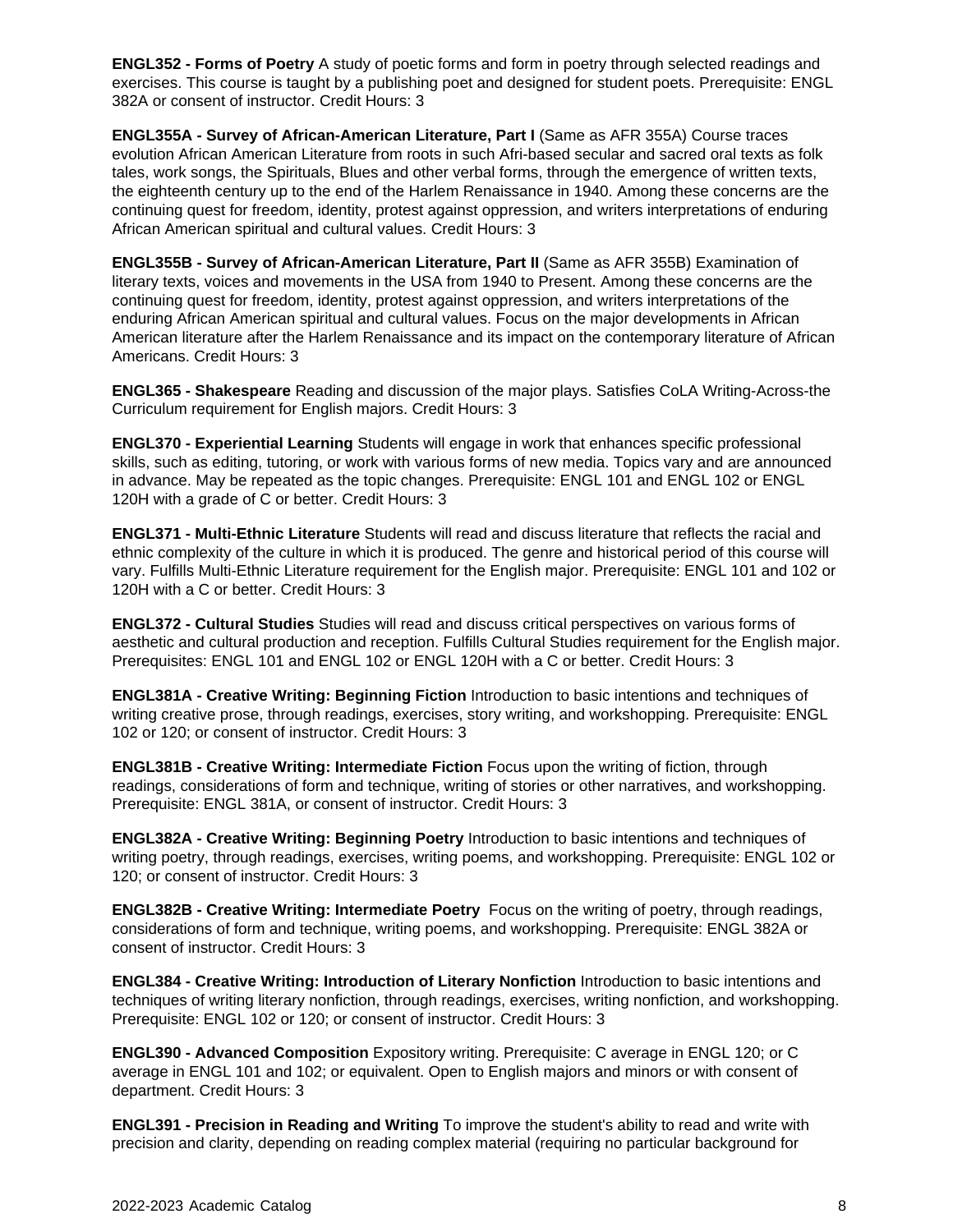comprehension) and on writing precis of it. Prerequisite: grade of B in ENGL 102; or C in ENGL 120; or C in ENGL 290. Credit Hours: 3

**ENGL392 - Technology and Technical Communication** A course in technical and professional writing intended to provide practical experience with writing and advanced writing technologies. Intended for students preparing for careers where writing with technology is a part of the daily routine. Prerequisite: ENGL 290 or 291; or equivalent. Credit Hours: 3

**ENGL393 - Undergraduate Seminar** Topical undergraduate seminar. Topics vary and will be announced in advance. Required for majors; non-majors may enroll with consent of instructor. Prerequisite: ENGL 102 or 120H or equivalent with a grade of C or better. Credit Hours: 3

**ENGL401 - Modern English Grammars** Survey of the structure of English, with emphasis on phonetics and phonology, morphology, syntax, semantics, pragmatics, grammar instruction, stylistics and language variation. Specifically designed to meet the needs of prospective teachers of composition and language arts at the secondary and college levels. Credit Hours: 3

**ENGL402 - Old English Language and Literature** Introduction to the language, literature and culture of Anglo-Saxon England, with emphasis on Old English heroic and elegiac poetry, exclusive of Beowulf. Credit Hours: 3

**ENGL403 - History of the English Language** (Same as CLAS 403) The development of the language from its Indo-European roots through Early Modern English and selected American dialects. Emphasis on the geographical, historical and cultural causes of linguistic change. Credit Hours: 3

**ENGL404A - Medieval Allegory, History and Romance** Three popular Medieval genres as represented by major texts of the early through the late Middle Ages, exclusive of Chaucer, including works such as Dream of the Rood, Sir Orfeo, Sir Gawain and the Green Knight, Piers Plowman, The Book of Margery Kempe and selections from Lawman's Brut and Malory's Le Morte Darthur. Credit Hours: 3

**ENGL404B - Medieval Lyric, Ballad and Drama** Lyric, ballad and drama from the early through the late Middle Ages, including translations of the Old English Wife's Lament, Husband's Message, Wanderer, and Seafarer, as well as Middle English religious and love lyrics and the Robin Hood ballads, with special emphasis on the great plays of the fifteenth century and the rebirth of drama in the Western World. Credit Hours: 3

**ENGL405 - Middle English Literature: Chaucer** Major works including Troilus and Criseyde and selections from The Canterbury Tales. Credit Hours: 3

**ENGL412 - English Non-Dramatic Literature: The Renaissance** Topics vary, but usually lyric poets, especially 17th-century metaphysical poets such as Donne, Herbert and Marvell. Credit Hours: 3

**ENGL413 - English Non-Dramatic Literature: The Restoration and Earlier Eighteenth Century** Major works of Dryden, Pope, and Swift, and the non-dramatic specialties of Behn, Addison and Steele. Credit Hours: 3

**ENGL414 - English Non-Dramatic Literature: The Later Eighteenth Century** Major poets from Thomson to Blake, and major prose writers, with emphasis on Johnson, Boswell and their circle. Credit Hours: 3

**ENGL421 - English Romantic Literature** Wordsworth, Coleridge, Byron, Shelley, Keats, and other writers of the era. Credit Hours: 3

**ENGL422 - Victorian Poetry** Tennyson, Browning, Arnold and other poets in England. Credit Hours: 3

**ENGL423 - Modern British Poetry** Major modernists (Yeats, Eliot, Pound), with selected works of Auden, Owen, Thomas, Heaney and others. Credit Hours: 3

**ENGL425 - Modern Continental Poetry** Representative poems by major 20th century poets of France, Italy, Germany, Spain, Russia, and Greece. Credit Hours: 3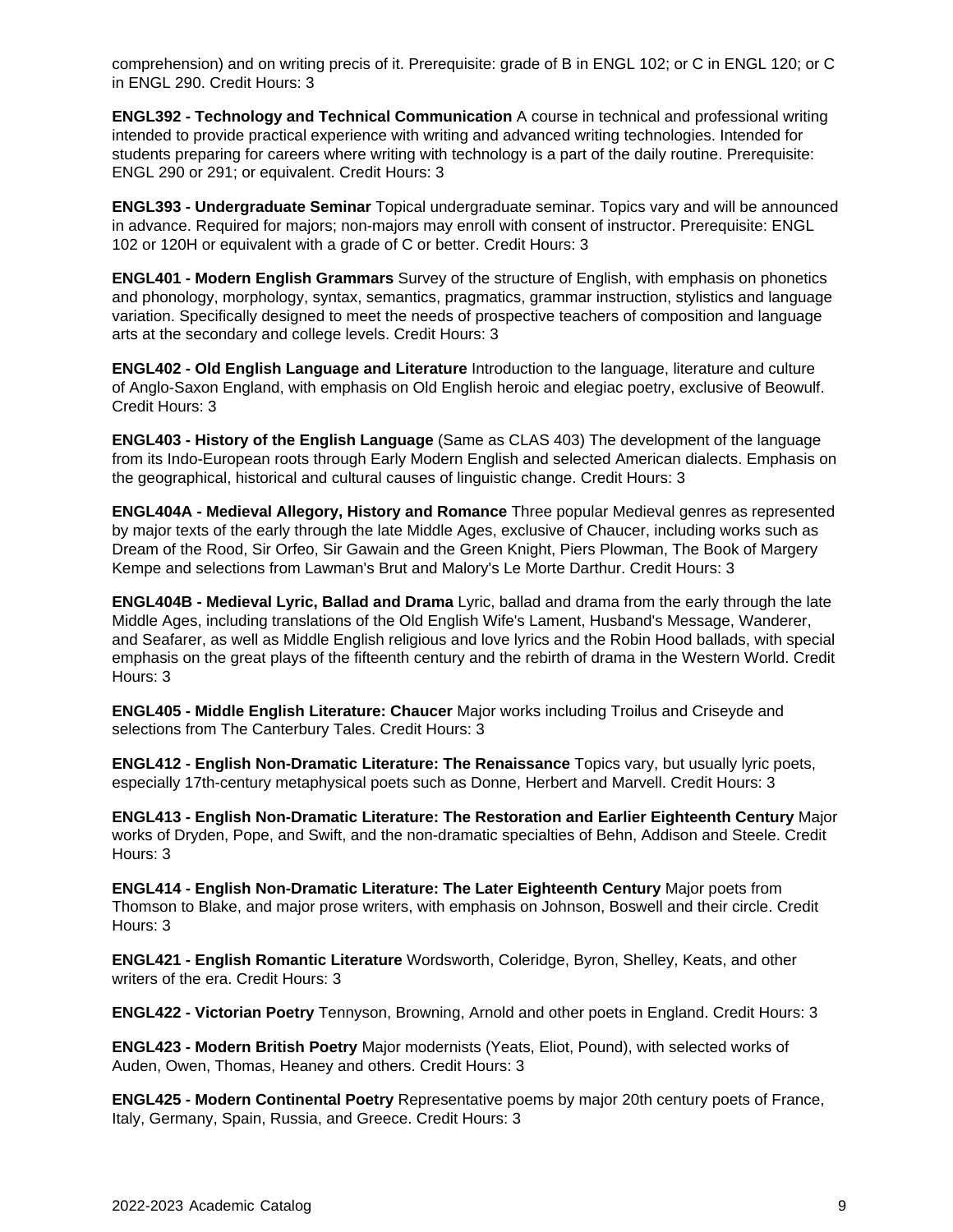**ENGL426 - American Poetry to 1900** Trends and techniques in American poetry to 1900. Credit Hours: 3

**ENGL427 - American Poetry from 1900 to the Present** The more important poets since 1900. Credit Hours: 3

**ENGL433 - Religion and Literature** Introduce students to the study of religious meaning as it is found in literature. Credit Hours: 3

**ENGL436 - Major American Writers** Significant writers from the Puritans to the present. May be repeated only if topic varies, and with consent of the department. Credit Hours: 3

**ENGL437 - American Literature to 1800** Representative works and authors from the period of exploration and settlement to the Federal period. Credit Hours: 3

**ENGL445 - Cultural Backgrounds of Western Literature** (Same as CLAS 445) A study of ancient Greek and Roman literature, Dante's Divine Comedy, and Goethe's Faust, as to literary type and historical influence on later Western writers. Credit Hours: 3

**ENGL446 - Caribbean Literature** Representative texts from drama, poetry, and fiction that have shaped black diaspora aesthetics in the Caribbean, with special reference to black literature of the North American continent. Credit Hours: 3

**ENGL447 - African Literature** Selected works of poetry, drama, and fiction by modern African authors. Credit Hours: 3

**ENGL448A - Irish Literature Survey** (Same as CLAS 448A) An introductory survey in historical context of the literature of Ireland, including Gaelic literature in translation from the early Christian era (400 AD) to the late 18th century; the first two centuries of Irish literature in English (18th and 19th century); the Celtic Twilight; and the Irish Literary Renaissance. Credit Hours: 3

**ENGL448B - Irish Literature** Major works, authors, genres, periods, or movements within Irish Literature. Topics will vary (i.e., Irish Women Writers, Joyce and Yeats, The King Tales, 19th Century Irish Writers, the Celtic Twilight, Contemporary Irish Poets, etc.), providing in-depth study in particular areas within the 16 centuries of Irish Literature. Credit Hours: 3

**ENGL451 - Eighteenth Century English Fiction** The novel from Defoe to Austen, including works by Fielding, Richardson and others. Credit Hours: 3

**ENGL452 - Nineteenth Century English Fiction** The Victorian novel from 1830, including works by the Bront? Dickens, George Eliot, Thackeray and others. Credit Hours: 3

**ENGL453 - Modern British Fiction** Major writers (including Conrad, Joyce, Woolf and Lawrence), with selected fiction from mid-century and later. Credit Hours: 3

**ENGL455 - Modern Continental Fiction** Selected major works of Europe and authors such as Mann, Silone, Camus, Kafka, Malraux, Hesse. Credit Hours: 3

**ENGL458 - American Fiction to 1900** Trends and techniques in the American novel and short story. Credit Hours: 3

**ENGL459A - American Prose from 1900 to Mid-Century: The Modern Age** Representative narratives from the turn of the century to the post-World War II period. Credit Hours: 3

**ENGL459B - American Prose from Mid-Century to the Present: The Postmodern Age** Representative narratives from the post-World War II period to the present. Credit Hours: 3

**ENGL460 - Elizabethan and Jacobean Drama** Elizabethan drama excluding Shakespeare: such Elizabethan playwrights as Greene, Peele, Marlowe, Dekker; and Jacobean drama: such Jacobean and Caroline playwrights as Jonson, Webster, Marston, Middleton, Beaumont and Fletcher, Massinger, Ford, Shirley. Credit Hours: 3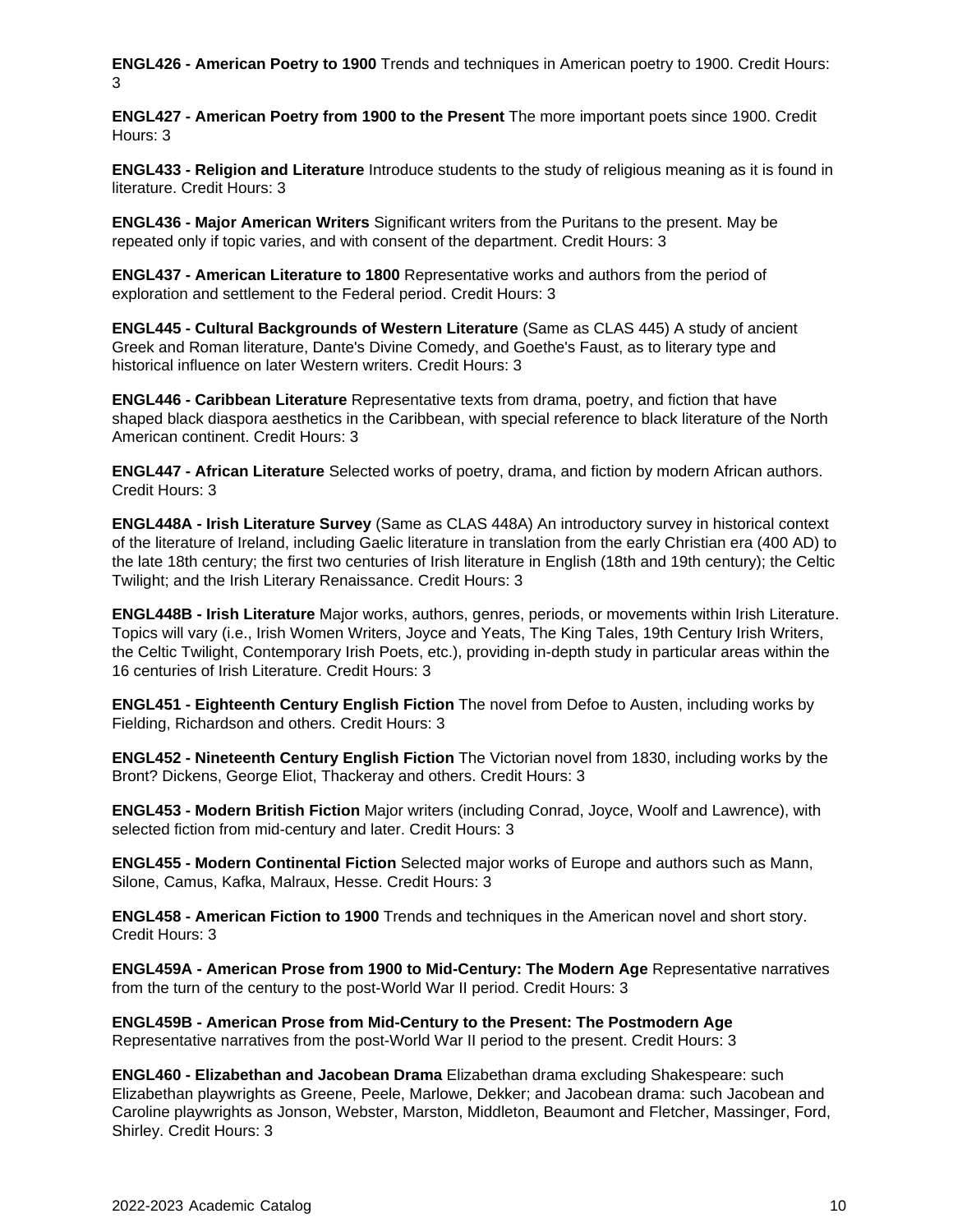**ENGL462 - English Restoration and 18th Century Drama** After 1660, representative types of plays from Dryden to Sheridan. Credit Hours: 3

**ENGL464 - Modern British Drama** Major writers (including Shaw and Synge), with selected works of later dramatists such as Churchill and Bond. Credit Hours: 3

**ENGL465 - Modern Continental Drama** The continental drama of Europe since 1870; representative plays of Scandinavia, Russia, Germany, France, Italy, Spain and Portugal. Credit Hours: 3

**ENGL468 - American Drama** The rise of drama, with emphasis on the 20th century. Credit Hours: 3

**ENGL469 - Contemporary Topics in Drama** Varying topics on cross-national and cross-cultural 20thcentury drama with focus on theoretical issues. Credit Hours: 3

**ENGL471 - Shakespeare: The Early Plays, Histories, and Comedies** Such plays as A Midsummer Night's Dream, The Merchant of Venice, The Taming of the Shrew, Henry IV Part I, Henry V and Much Ado about Nothing. Satisfies CoLA Writing-Across-the-Curriculum requirement for English majors. Credit Hours: 3

**ENGL472 - Shakespeare: The Major Tragedies, Dark Comedies, and Romances** Such plays as Hamlet, Macbeth, Othello, King Lear, Measure for Measure, The Winter's Tale and The Tempest. Credit Hours: 3

**ENGL473 - Milton** A reading of a selection of the minor poems, of Paradise Lost, Paradise Regained, Samson Agonistes, and the major treatises. Credit Hours: 3

**ENGL481 - Young Adult Literature in a Multicultural Society** Introduction to the evaluation of literary materials for junior and senior high school, with emphasis on critical approaches and the multicultural features of schools and society. Restricted to enrollment in English degree program or consent of department. Credit Hours: 3

**ENGL485A - Teaching Writing and Language in the Secondary School** Introduction to strategies for teaching English in the secondary school with emphasis on writing and language. Introduction to assessment of writing perception and skills. Assessment and tutoring of child from the community in writing. Ideally, course should be taken two semesters prior to student teaching. Restricted to: Admittance to Teacher Education Program through CoEHS. Credit Hours: 3

**ENGL485B - Teaching Reading and Literature in the Secondary School** Introduction to strategies for teaching English in the secondary school with emphasis on critical reading skills and various genres of literature, including contemporary adolescent literature. Introduction to assessment of reading perception and skills. Assessment and tutoring of child from the community in reading. Ideally, course should be taken the semester prior to student teaching. Restricted to: Admittance to Teacher Education Program through CoEHS. Credit Hours: 3

**ENGL489 - One-to-One Teaching Practice and Theory** Perspectives on one-to-one teaching practices and collaborative theory in hands-on Writing Center experience. Prerequisites: Minimum grade of "B" in both ENGL 101 and ENGL 102 (or their equivalent). Special approval needed from the instructor. Credit Hours: 3

**ENGL490 - Expository Writing** Advanced composition with emphasis on a variety of rhetorical strategies. Prerequisite: ENGL 290, 390 or equivalent. Credit Hours: 3

**ENGL491 - Technical Writing** Introduction to technical communication across the curriculum; open to entire university community. Prerequisite: At least one of the following: ENGL 290, 291, 391, or equivalent. Credit Hours: 3

**ENGL492A - Creative Writing Seminar: Fiction** Advanced work in the writing and study of fiction including readings, revisions, and workshopping. Prerequisite: ENGL 381A or consent of instructor. May be repeated once for credit. Credit Hours: 3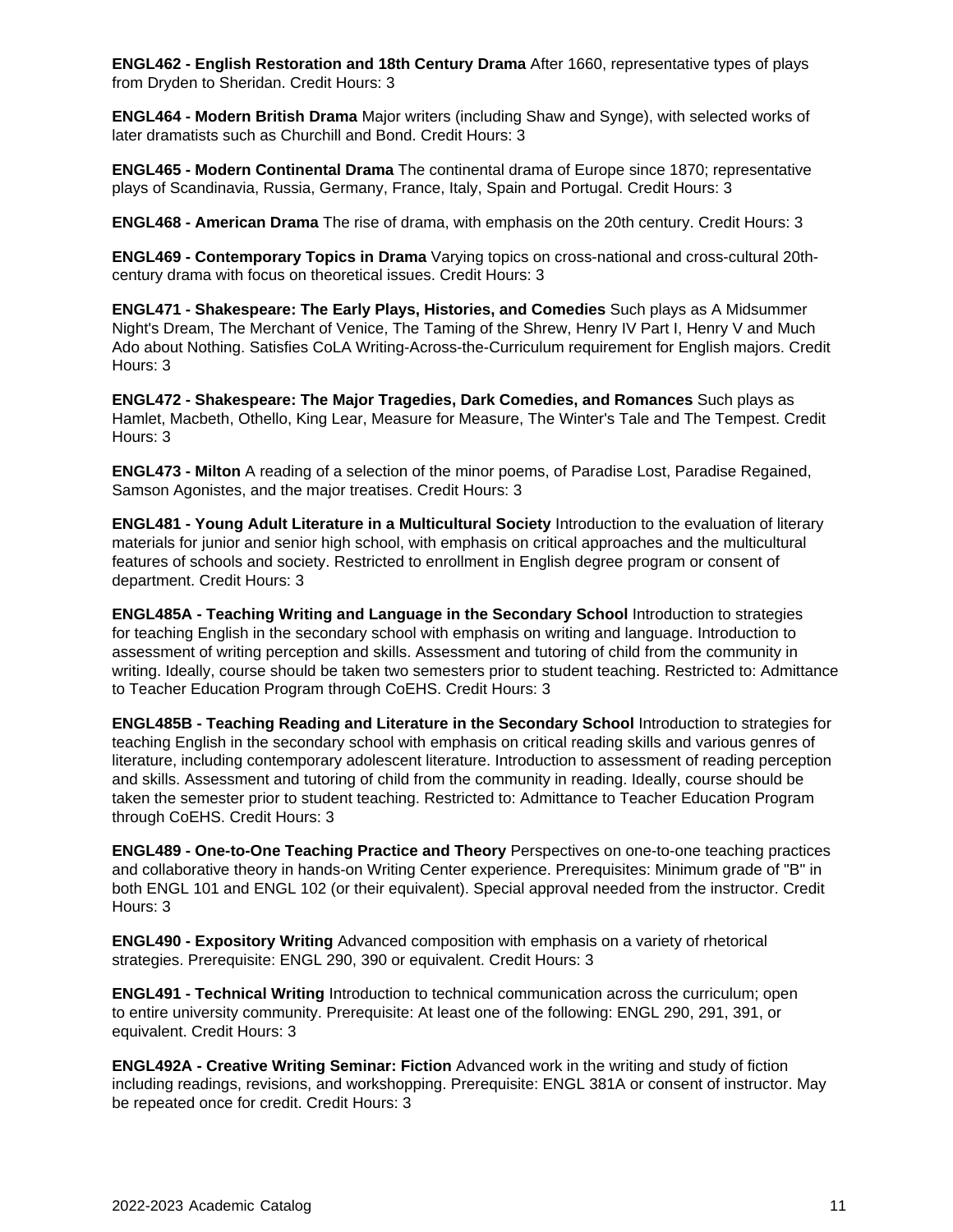**ENGL492B - Creative Writing Seminar: Poetry** Advanced work in the writing and study of poetry including readings, revisions, and workshopping. Prerequisite: ENGL 382A, or consent of instructor. May be repeated once for credit. Credit Hours: 3

**ENGL492C - Creative Writing Seminar: Literary Nonfiction** Advanced work in the writing and study of literary nonfiction, including readings, revisions, and workshopping. Prerequisite: ENGL 384, or consent of instructor. Credit Hours: 3

**ENGL493 - Special Topics in Literature and Language** Topics vary and are announced in advance; both students and faculty suggest ideas. May be repeated as the topic varies. Credit Hours: 3-9

**ENGL493H - Special Topics in Literature and Language** (Same as ENGL 493) Topics vary and are announced in advance; both students and faculty suggest ideas. May be repeated as the topic varies. Prerequisites: ENGL 101 and 102 or ENGL 120H (undergraduates) with a grade of C or better. Credit Hours: 3

**ENGL494 - Cultural Analysis and Cinema** Cultural Studies exploring various and selected topics in European and American Cinema. A \$10 screening fee is required. Credit Hours: 3

**ENGL495 - A Survey of Literary Criticism** Introduction to the history of criticism and major recent schools of literary criticism and theory. Credit Hours: 3

**ENGL496 - SIU Press Internship** Southern Illinois University Press seeks a motivated, detail-oriented intern interested in gaining hands-on experience at a university press. The intern will primarily support the acquisitions department, which is the entry point for all potential manuscripts. The intern will assist in the publication of the following fields: American history; Criminology; Illinois politics; Poetry; Regional; Rhetoric, Composition, and Literacy; and Theater History and Stagecraft. The intern will gain essential, detailed experience in the day-to-day management of these lists while also getting a bird's eye view of the entire publishing process-from initial proposal to published book. Prerequisite: ENGL 102 or 120H with a grade of C or better. Credit Hours: 3

**ENGL498 - Internships** For English majors only. Student may take up to nine semester hours to receive credit for internships that may be available at SIU Press, Special Collections, University Museum, Coal Center, Writing Center, Computer Lab and other faculty or unit-sponsored projects. Prerequisite: Written approval from department & academic unit and enrollment in English degree program or consent of department. Credit Hours: 3-9

**ENGL499 - Readings in Literature and Language** For English majors only. Prior written departmental approval required. May be repeated as the topic varies, up to the maximum of six semester hours. Restricted to enrollment in English degree program or consent of department. Credit Hours: 1-3

# **English Faculty**

**Amos, Mark A.,** Associate Professor, Ph.D., Duke University, 1994; 1999.

**Anthony, David J.**, Professor, Ph.D., University of Michigan, 1998; 1998.

**Benedict, Pinckney**, Professor, M.F.A. (Creative Writing) University of Iowa Writers' Workshop, 1988; 2006.

**Bogumil, Mary L.,** Associate Professor, Ph.D., University of South Florida, 1988; 2001.

**Boulukos, George E.,** Professor, Ph.D., University of Texas at Austin, 1998; 2001.

**Chandler, Anne K**. Associate Professor, Ph.D., Duke University, 1995; 1995.

**Dougherty, Jane Elizabeth,** Associate Professor, Ph.D., Tufts University, 2001; 2005.

**Fox, Robert Elliot,** Professor, Ph.D., SUNY at Buffalo, 1976; 1991.

**Frumkin, Rebekah,** Assistant Professor, M.F.A. (Creative Writing), University of Iowa Writers' Workshop, 2014; M.S. Journalism, Northwestern University, 2016; 2019.

**Humphries, Michael L.,** Associate Professor, Ph.D., The Claremont Graduate School, 1990; 1991.